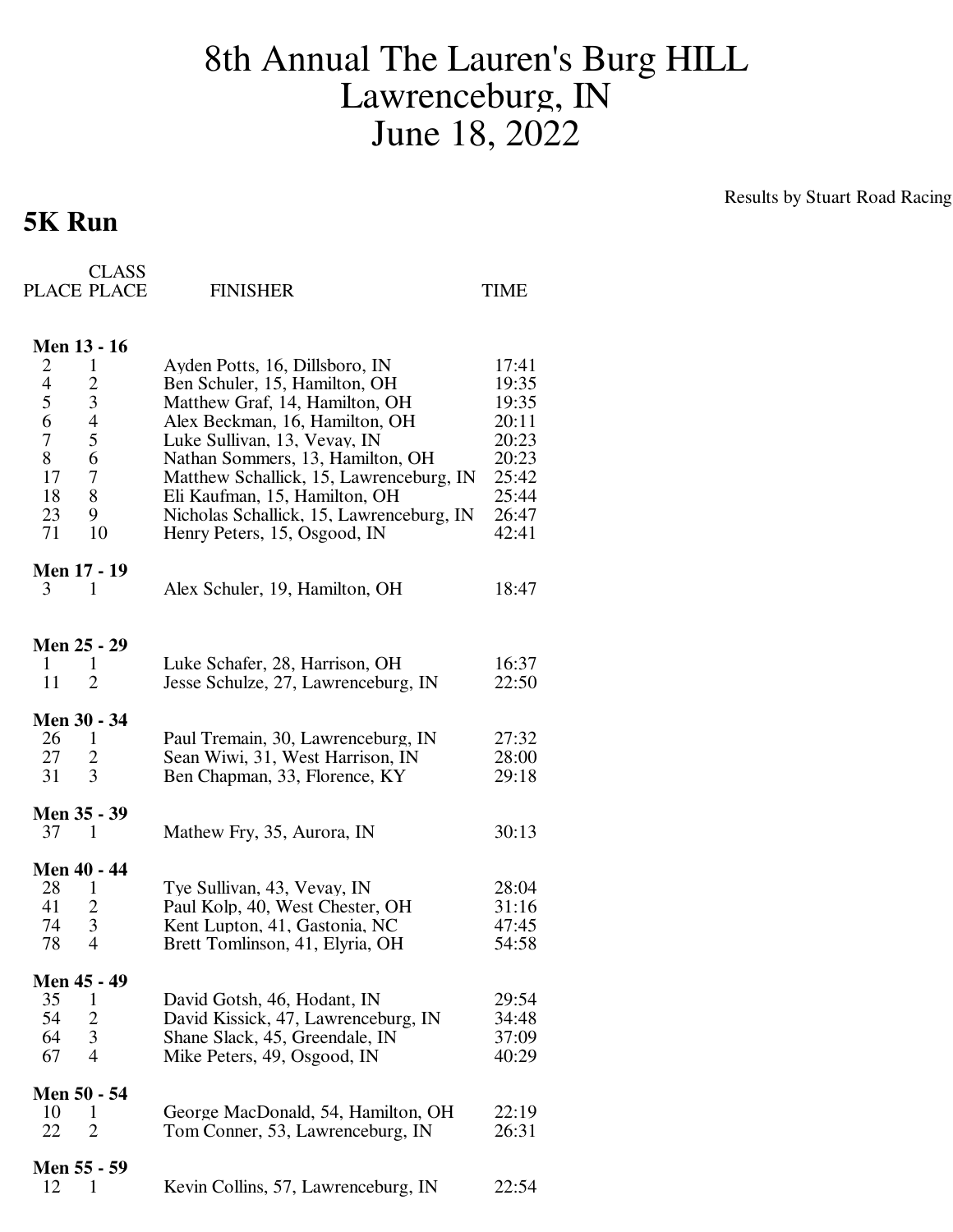| 14            | 2              | Mike Williams, 56, Lawrenceburg, IN<br>23:02 |       |  |
|---------------|----------------|----------------------------------------------|-------|--|
| 25            | $\overline{3}$ | John Yanacek, 56, Milford, DE                | 27:24 |  |
| 39            | $\overline{4}$ | Mike Neale, 58, Cincinnati, OH               | 30:44 |  |
| 45            | 5              | John Priebe, 56, Lawrenceburg, IN            | 32:32 |  |
| 58            | 6              | Jon Anderson, 56, Lawrenceburg, IN           | 35:29 |  |
| 62            | 7              | John Davis, 55, Avon, IN                     | 36:11 |  |
|               | Men 60 - 64    |                                              |       |  |
| 29            | 1              | Mark Combs, 60, Alexandria, KY               | 28:38 |  |
| 33            | $\overline{2}$ | Dennis Jenda, 61, Lawrenceburg, IN           | 29:30 |  |
| 63            | $\overline{3}$ | Doug Gabbard, 60, Lawrenceburg, IN           | 37:00 |  |
| 66            | $\overline{4}$ | Al Powell, 63, West Harrison, IN             | 38:28 |  |
| 73            | 5              | Alan Weiss, 63, Greendale, IN                | 47:32 |  |
|               | Men 70 - 74    |                                              |       |  |
| 44            | 1              | Ken Hornbach, 71, Batesville, IN             | 32:24 |  |
| 60            | 2              | Steve Cotherman, 71, Lawrenceburg, IN        | 35:50 |  |
| Men $75 &$ Up |                |                                              |       |  |
| 75            |                | Jim Rector, 81, Aurora, IN                   | 48:21 |  |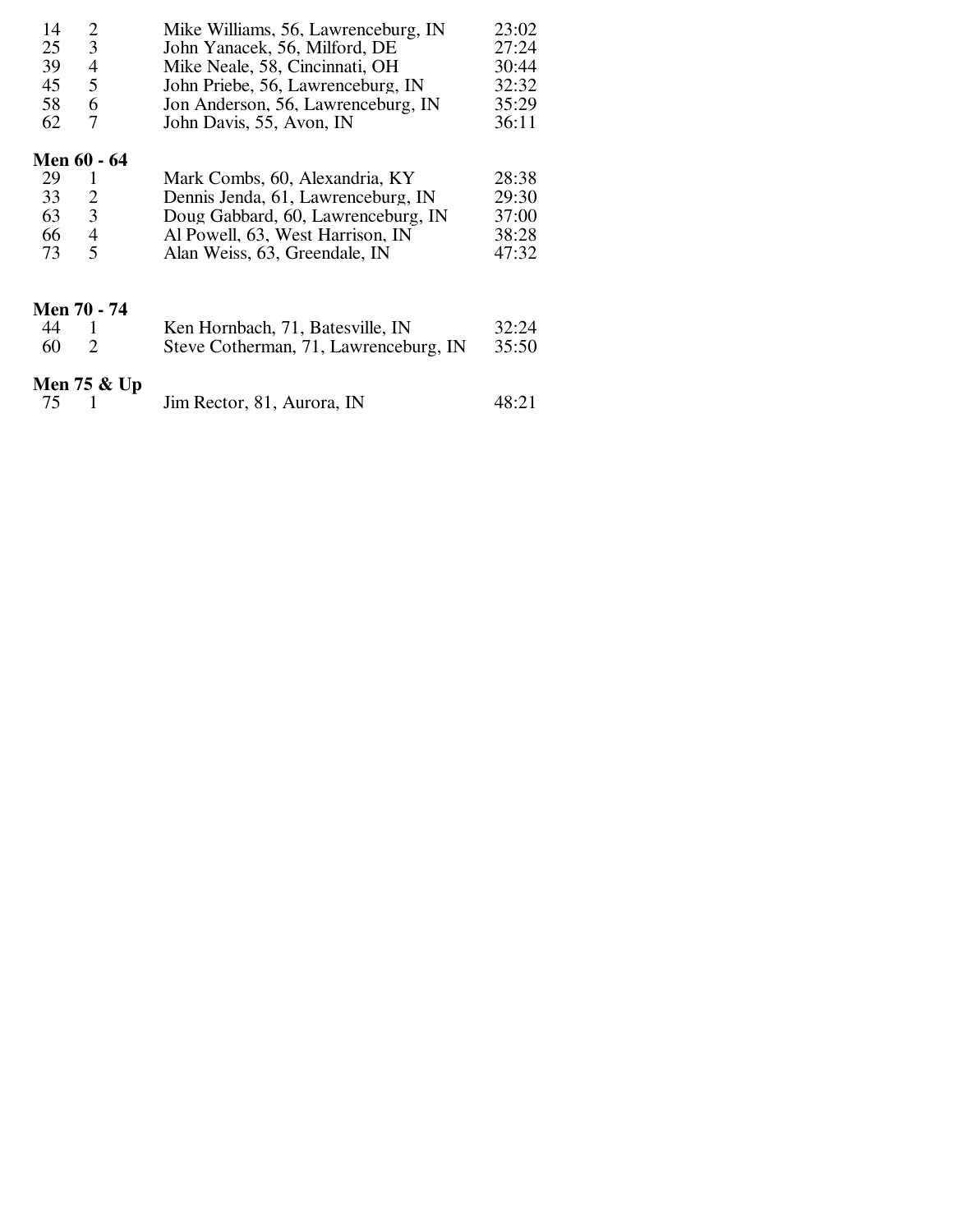| PLACE PLACE                    | <b>CLASS</b>         | <b>FINISHER</b>                                  | <b>TIME</b> |  |  |  |
|--------------------------------|----------------------|--------------------------------------------------|-------------|--|--|--|
| <b>Women Under 13</b>          |                      |                                                  |             |  |  |  |
| 48<br>1                        |                      | Ella Wallace, 9, Rising Sun, IN                  | 32:56       |  |  |  |
| 69<br>$\overline{2}$           |                      | Ashlin Walston, 11, Greendale, IN                | 40:54       |  |  |  |
|                                |                      |                                                  |             |  |  |  |
| <b>Women 13 - 16</b>           |                      |                                                  |             |  |  |  |
| 15<br>1                        |                      | Elly Potts, 14, Dillsboro, IN                    | 23:36       |  |  |  |
| $\overline{c}$<br>16           |                      | Kaelyn Jones, 13, Lawrenceburg, IN               | 24:09       |  |  |  |
| $\mathfrak{Z}$<br>19           |                      | Morgan Holmes, 14, Okeana, OH                    | 25:46       |  |  |  |
| 21<br>$\overline{\mathcal{A}}$ |                      | Maddie Graf, 16, Hamilton, OH                    | 26:30       |  |  |  |
| 5<br>56                        |                      | Harleigh Rowlett, 13, Greendale, IN              | 35:28       |  |  |  |
|                                |                      |                                                  |             |  |  |  |
| <b>Women 17 - 19</b>           |                      |                                                  |             |  |  |  |
| 9<br>1                         |                      | Erin MacDonald, 17, Hamilton, OH                 | 21:31       |  |  |  |
| <b>Women 20 - 24</b>           |                      |                                                  |             |  |  |  |
| 20<br>1                        |                      | Ashley Terrill, 21, Lawrenceburg, IN             | 25:55       |  |  |  |
| 57<br>$\overline{c}$           |                      | Sara Anderson, 24, Lawrenceburg, IN              | 35:29       |  |  |  |
| $\mathfrak{Z}$<br>59           |                      | Liz Kuhn, 23, Butler, PA                         | 35:30       |  |  |  |
| 77<br>4                        |                      | Sam Scott, 22, Aurora, IN                        | 51:19       |  |  |  |
|                                |                      |                                                  |             |  |  |  |
| <b>Women 25 - 29</b>           |                      |                                                  |             |  |  |  |
| 36<br>$\mathbf{1}$             |                      | Rebekah Yanacek, 27, Milford, DE                 | 29:55       |  |  |  |
| $\overline{c}$<br>38           |                      | Kelli Chapman, 29, Florence, KY                  | 30:32       |  |  |  |
| 3<br>47                        |                      | Kennedy Oser, 27, Lawrenceburg, IN               | 32:51       |  |  |  |
|                                |                      |                                                  |             |  |  |  |
| <b>Women 35 - 39</b>           |                      |                                                  |             |  |  |  |
| 42<br>1                        |                      | Sarah French, 38, Dayton, OH                     | 31:16       |  |  |  |
| 43<br>$\overline{2}$           |                      | Crystal Baudendistel, 38, Lawrenceburg, IN 31:59 |             |  |  |  |
|                                |                      |                                                  |             |  |  |  |
| <b>Women 40 - 44</b>           |                      |                                                  |             |  |  |  |
| 50<br>1                        |                      | Mary Ann Slack, 40, Greendale, IN                | 33:24       |  |  |  |
| 52<br>$\overline{c}$           |                      | Hollie Stoops, 42, Lawrenceburg, IN              | 33:57       |  |  |  |
| 3<br>61                        |                      | Kara Phelps, 41, Lawrenceburg, IN                | 36:08       |  |  |  |
| 70<br>$\overline{4}$           |                      | Mary Tighe, 42, West Harrison, IN                | 41:38       |  |  |  |
| <b>Women 45 - 49</b>           |                      |                                                  |             |  |  |  |
| 13<br>1                        |                      | Michelle Beckman, 47, Hamilton, OH               | 22:59       |  |  |  |
| 24<br>$\overline{c}$           |                      | Deborah Estanislao, 48, Aurora, IN               | 27:24       |  |  |  |
| $\mathfrak{Z}$<br>32           |                      | Susan Morgan, 46, Lawrenceburg, IN               | 29:23       |  |  |  |
| 4<br>34                        |                      | Shawna Marksberry, 48, Aurora, IN                | 29:53       |  |  |  |
| 5<br>51                        |                      | Kate Jamsen, 47, Lawrenceburg, IN                | 33:57       |  |  |  |
| 68<br>6                        |                      | Janice Bostick, 45, Aurora, IN                   | 40:34       |  |  |  |
|                                |                      |                                                  |             |  |  |  |
| <b>Women 50 - 54</b>           |                      |                                                  |             |  |  |  |
| 30<br>1                        |                      | Leanna Weissmann, 52, Aurora, IN                 | 28:51       |  |  |  |
| 40<br>$\overline{2}$           |                      | Rocio Walls, 53, Hebron, KY                      | 31:01       |  |  |  |
| 3<br>53                        |                      | Diane Hutchings, 50, Avon, IN                    | 34:23       |  |  |  |
| 4<br>55                        |                      | Angie Boyd, 50, Lawrenceburg, IN                 | 34:53       |  |  |  |
|                                |                      |                                                  |             |  |  |  |
|                                | <b>Women 60 - 64</b> |                                                  |             |  |  |  |
| 46<br>1                        |                      | Cathy Combs, 63, Alexandria, KY                  | 32:41       |  |  |  |
| 49<br>2                        |                      | Margaret Krpata, 61, Ft Mitchell, KY             | 33:00       |  |  |  |
|                                |                      |                                                  |             |  |  |  |
| <b>Women 65 - 69</b>           |                      |                                                  |             |  |  |  |
| 65<br>1                        |                      | Mary Graf, 65, Sunman, IN                        | 38:28       |  |  |  |
| <b>Women 70 - 74</b>           |                      |                                                  |             |  |  |  |
| 72<br>1                        |                      | Patricia Seevers, 73, Guilford, IN               | 46:34       |  |  |  |
|                                |                      |                                                  |             |  |  |  |